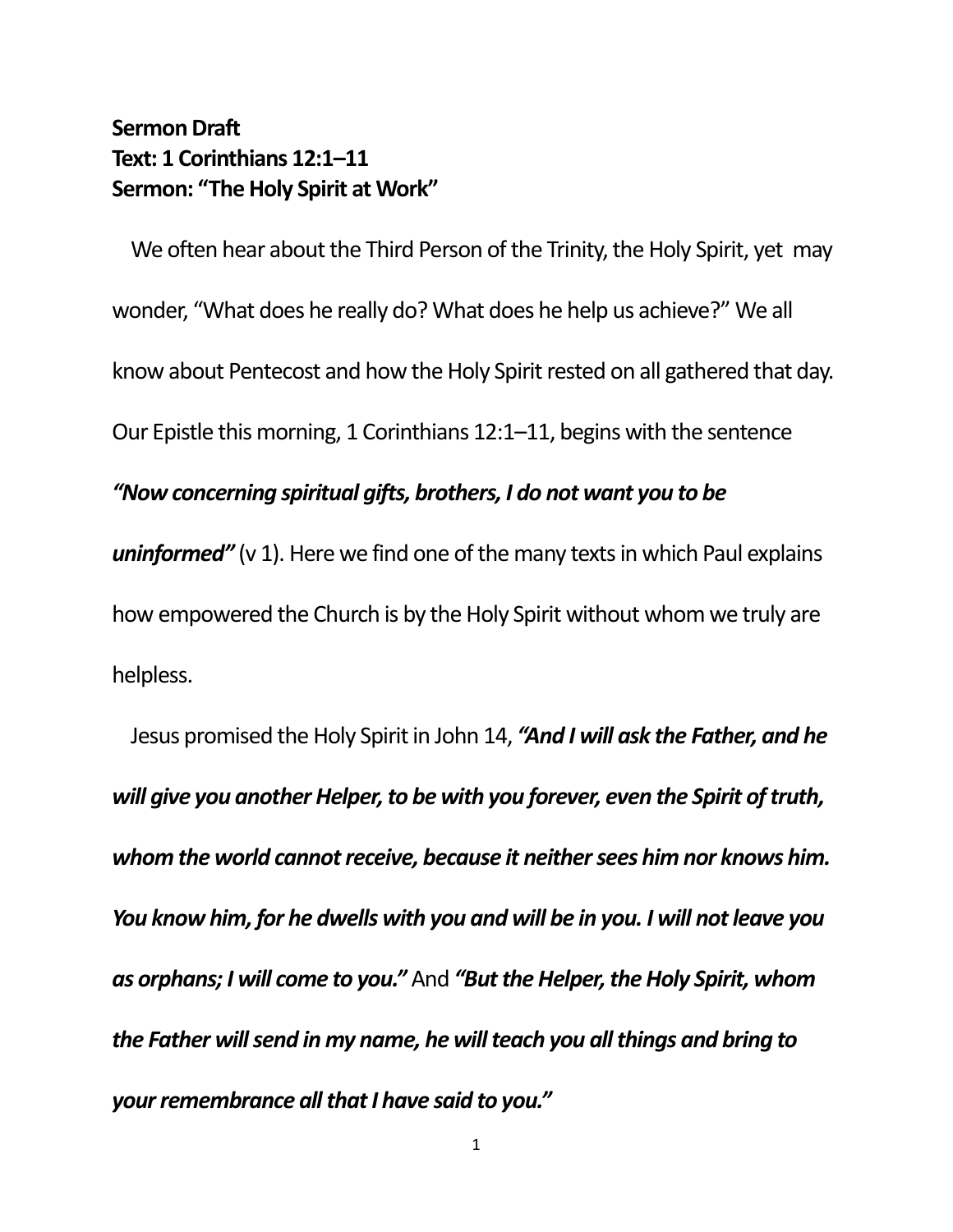So, the Holy Spirit not only brings us the gift of our faith but keeps us in it as our guide

1 Corinthians 12:1 does not literally speak of spiritual "gifts," but simply states that Paul is informing us of "spiritual things," that is, the work of the Spirit in everyday Christian life. Paul is informing the Christians in Corinth about the amazing usefulness of what they have been given, through their Baptism, in the divine person of the Holy Spirit.

Looking at verses 4–6, we find the work of the Holy Spirit rather broadly described as gifts, services, and activities. Beyond sharing the same origin, what these all have in common is that all are the work of the Divine but are miraculously accomplished through fragile human hands and miraculously proclaimed through imperfect human speech.

This is how the child of faith thrives from day to day, loving and serving the neighbor. Whether utterances of wisdom or knowledge, or the healing of body or mind, or the translation of foreign language, whether astonishing or mundane in form or appearance, this is the work of the Holy Spirit in the daily life of the Christian believer.

2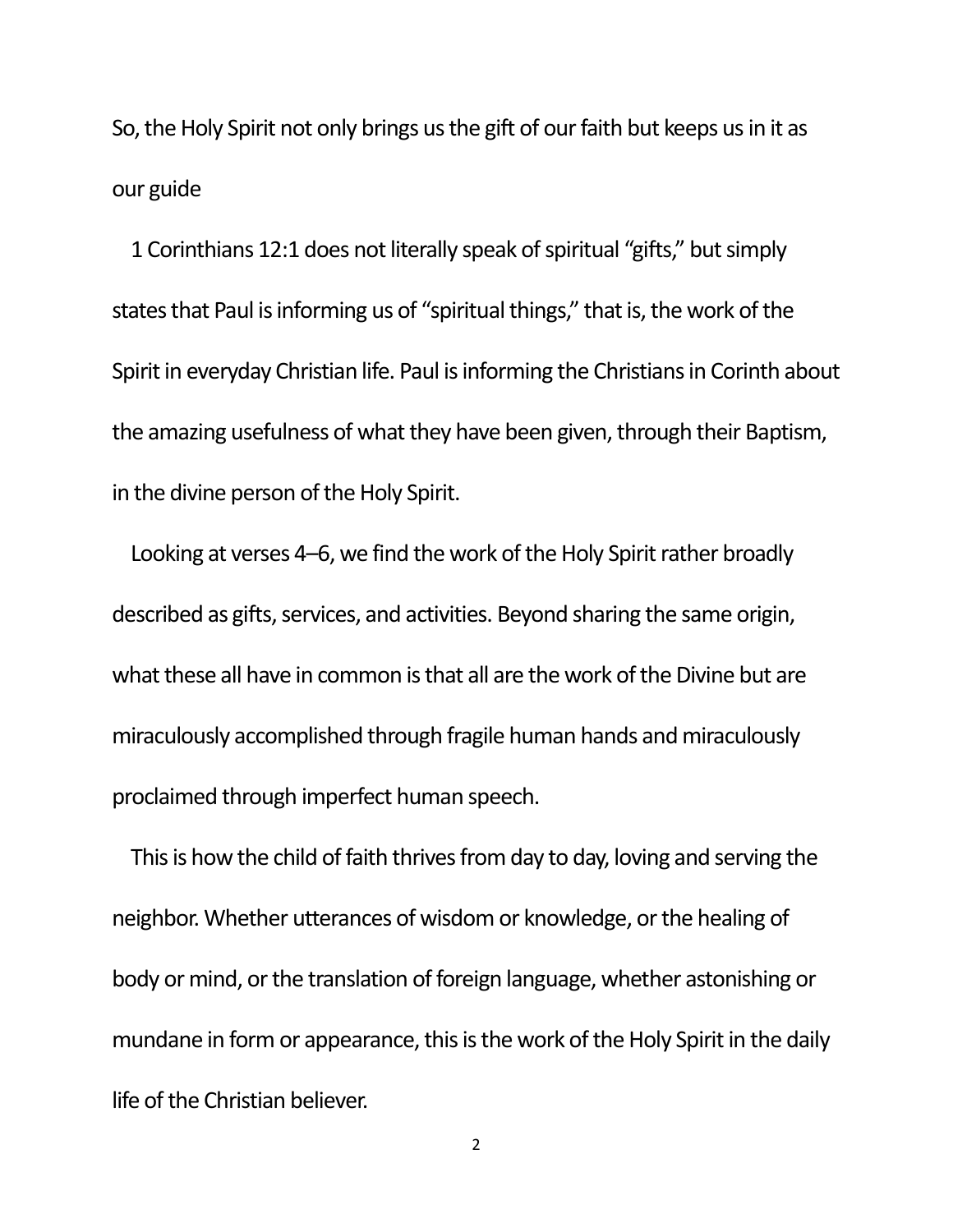This is how we love our neighbor. This is the Christian vocation. Luther summarizes this in his commentary on Genesis: **"We all have one and the same God, and we are one in the unified worship of God, even if our works and vocations are different. But each one should do his duty in his station, even as Jacob is a saintly and spiritual man meditating on God's Law, praying, administering and governing the church. In the meantime, however, he does not overlook lowly domestic duties connected with the fields and the flocks, and this is set before us as an example that we may know that all our actions in domestic life are pleasing to God and that they are necessary for this life in which it becomes each one to serve the one God and Lord of all according to one's ability and vocation"** (AE 6:348).

Vocations are the everyday services, activities, and words of us Christians expressed through our daily interactions with our neighbors and given as gifts from God. Peter in his first letter writes, *"As each has received a gift, use it to serve one another, as good stewards of God's varied grace: whoever speaks, as one who speaks oracles of God; whoever serves, as one who serves by the strength that God supplies—in order that in everything God may be glorified*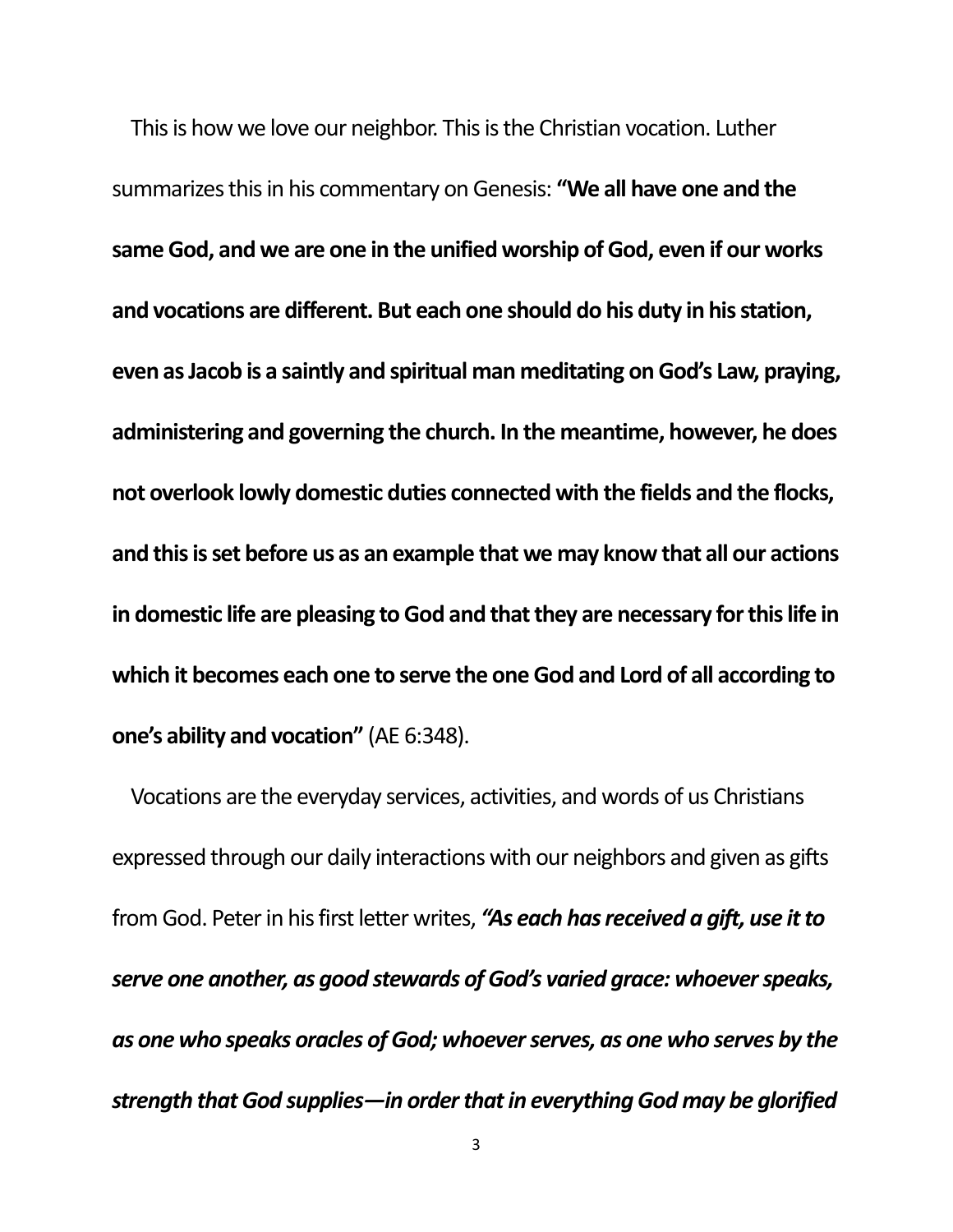*through Jesus Christ"* (1 Peter 4:10–11).

Sometimes our vocations seem very "spiritual" in nature from a human viewpoint, such as evangelism, church work, or caring for the poor, but other vocations may not appear to have any spiritual connection whatsoever. Some vocational tasks are hard to see as spiritual, such as the person repairing our car, the attorney in the courtroom, the parents getting completely exasperated with their teenager for not ending video games when it's 10 p.m. on a school night.

The truth is that the Holy Spirit is at work through all human actions and words, however mundane or majestic they appear to our finite eyes. All of these services, words, and activities, assuming they do not violate the Word of God, are part of the Holy Spirit's work toward our neighbor proclaiming, *"Jesus is Lord"* ( $\vee$  3).

Unfortunately, Satan likes to deceive the human heart whenever possible and will take advantage of every opportunity to focus our hearts and minds on the spirit of "me" rather than the Spirit of God. In our text, Paul reminds us of what true "spiritual things" look like as opposed to empty, human effort.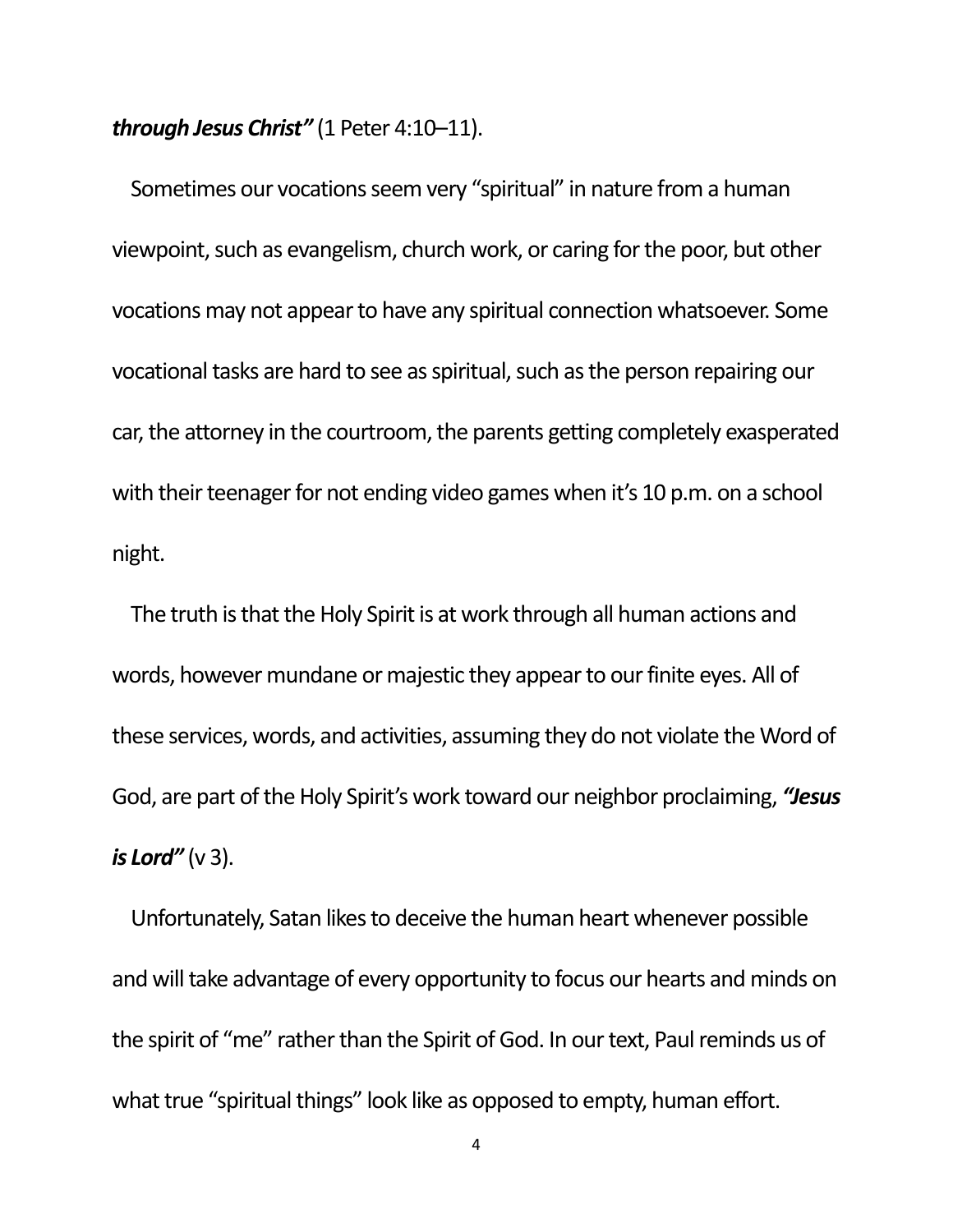In several places within 1 Corinthians 12:1–11, Paul reminds us that the work of the Spirit is always relational and is never reductive or individualistic. In recent church history, many have struggled with the concept of "spiritual gifts," primarily because of an improper emphasis on individual identity and personal attention.

The temptation to be a "God-like" individual has been biting at our heels from the very beginning. According to our current text, and the rest of the New Testament, truly "spiritual" gifts are not reductive, that is, a singular focus on a particular individual's ability, but they are instead relational, one part of a larger whole. *"To each is given the manifestation of the Spirit for the common good"* (v 7).

We see this communicated through the relational comparisons of "varieties but one" in verse 5 or "to each but common" in verse 7 and "individually but one" in verse 11. The mention in verses 4–6 of the Spirit, Lord, and God, while not literally using the terms Father, Son, and Holy Spirit, should at least remind us of the distinctly three, but fully one, relational nature of God in the Trinity.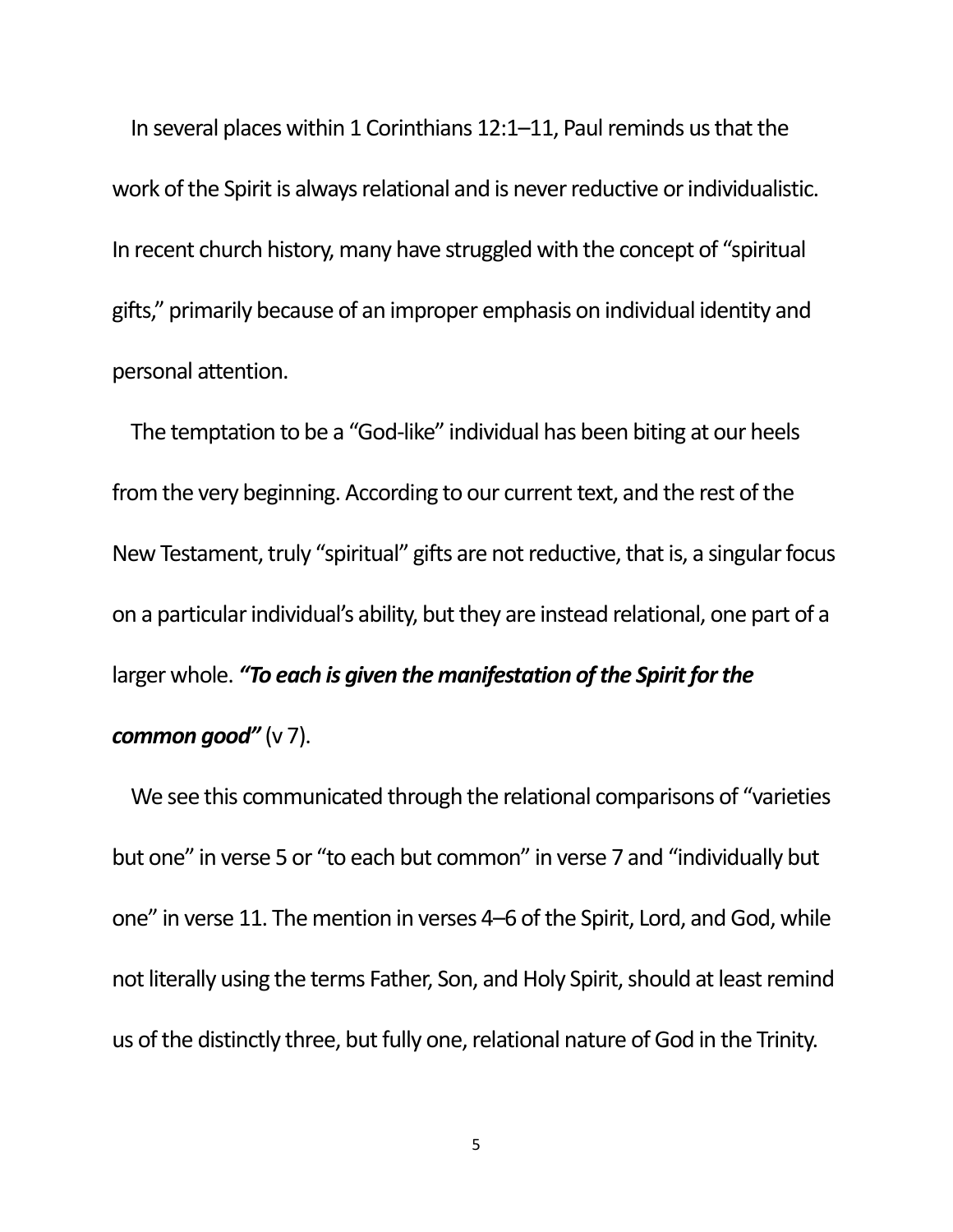We are also told that, from the beginning, the relational nature of God as Trinity was reflected in his creation. The first human being was incomplete while alone. We were created in and for relationship with God and one another, originally from the dust and, later, as new creations through Baptism, together becoming the Body of the Church. *"For as in one body we have many members, and the members do not all have the same function, so we, though many, are one body in Christ, and individually members one of another"* (Romans 12:4–5).

The day-to-day work of the Holy Spirit through our human hands is not an individual effort; it is each of us playing one part of a much greater whole. When we reduce the work of the Holy Spirit to the individual alone, we are destined for disappointment.

This morning's Epistle makes it clear that we play the part, but the Spirit provides the power. Take a look at verses 6 and 11: *"It is the same God who empowers them all in everyone," and "all these are empowered by one and the same Spirit."*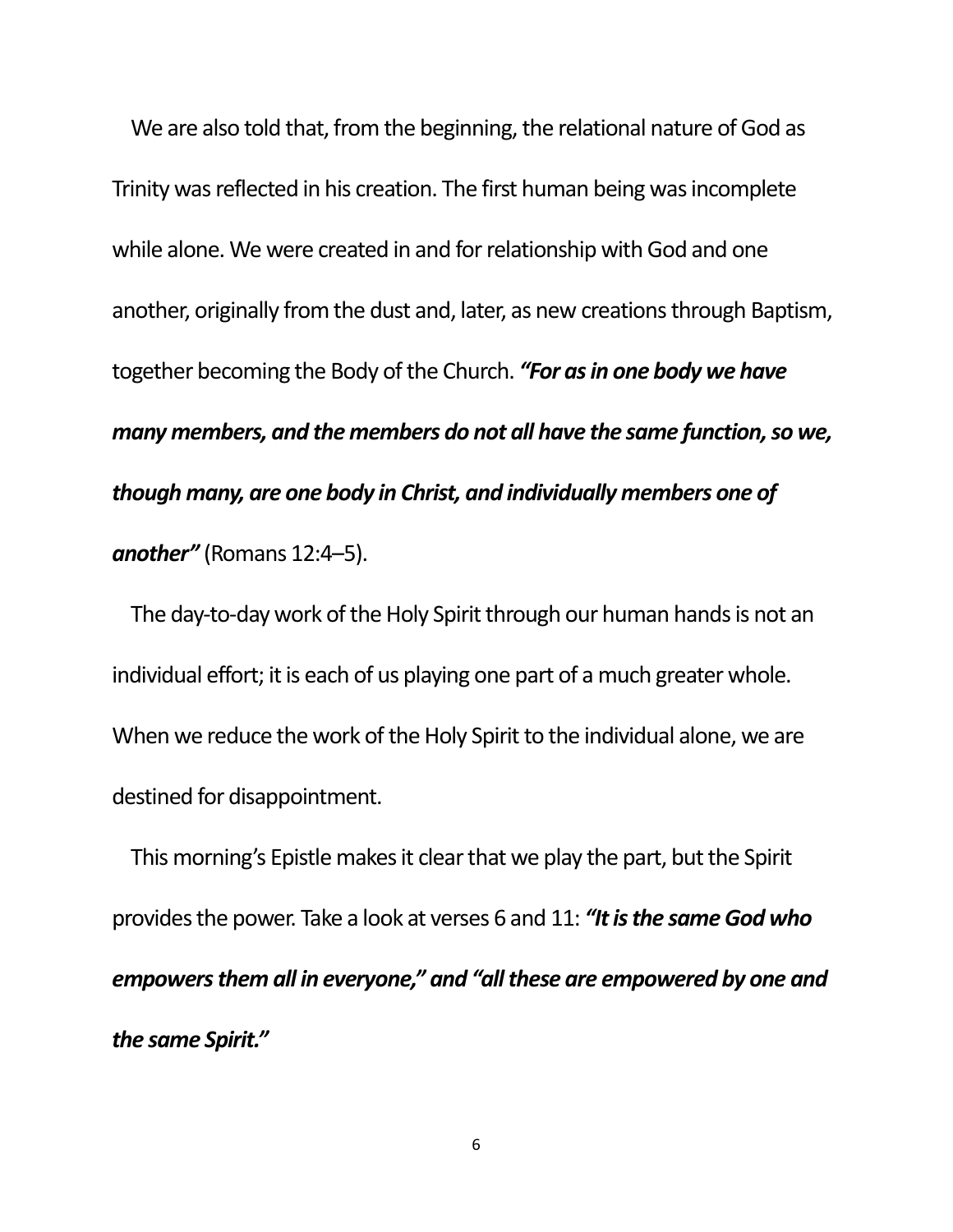While it is true that your services, your activities, and your words are "yours," we must never forget that the power which accomplishes anything through them is fully the Lord's. Verse 3 tells us that even our ability to proclaim *"Jesus is Lord"* is the work of the Holy Spirit as the Word creates faith. *Therefore, when we have been justified by faith and regenerated, we begin to fear and love God, to pray to Him, to expect aid from Him, to give thanks and praise Him, and to obey Him in times of suffering. We also begin to love our neighbors, because our hearts have spiritual and holy movements.* (Ap V 4)

In distinction, verse 2 speaks of those who are being led to serve dead idols and empty outcomes with the description "however you were led," that is, by something other than the Holy Spirit. Whether it is desire, anger, envy, or some other emotional drive, human power only produces dead work. If it is spiritual work, it must be spiritually powered.

If our work is truly of the Holy Spirit, powered by him and not ourselves, the ultimate outcome will reflect the source, that *"Jesus is Lord."* Thus the words of this morning's Old Testament Reading: